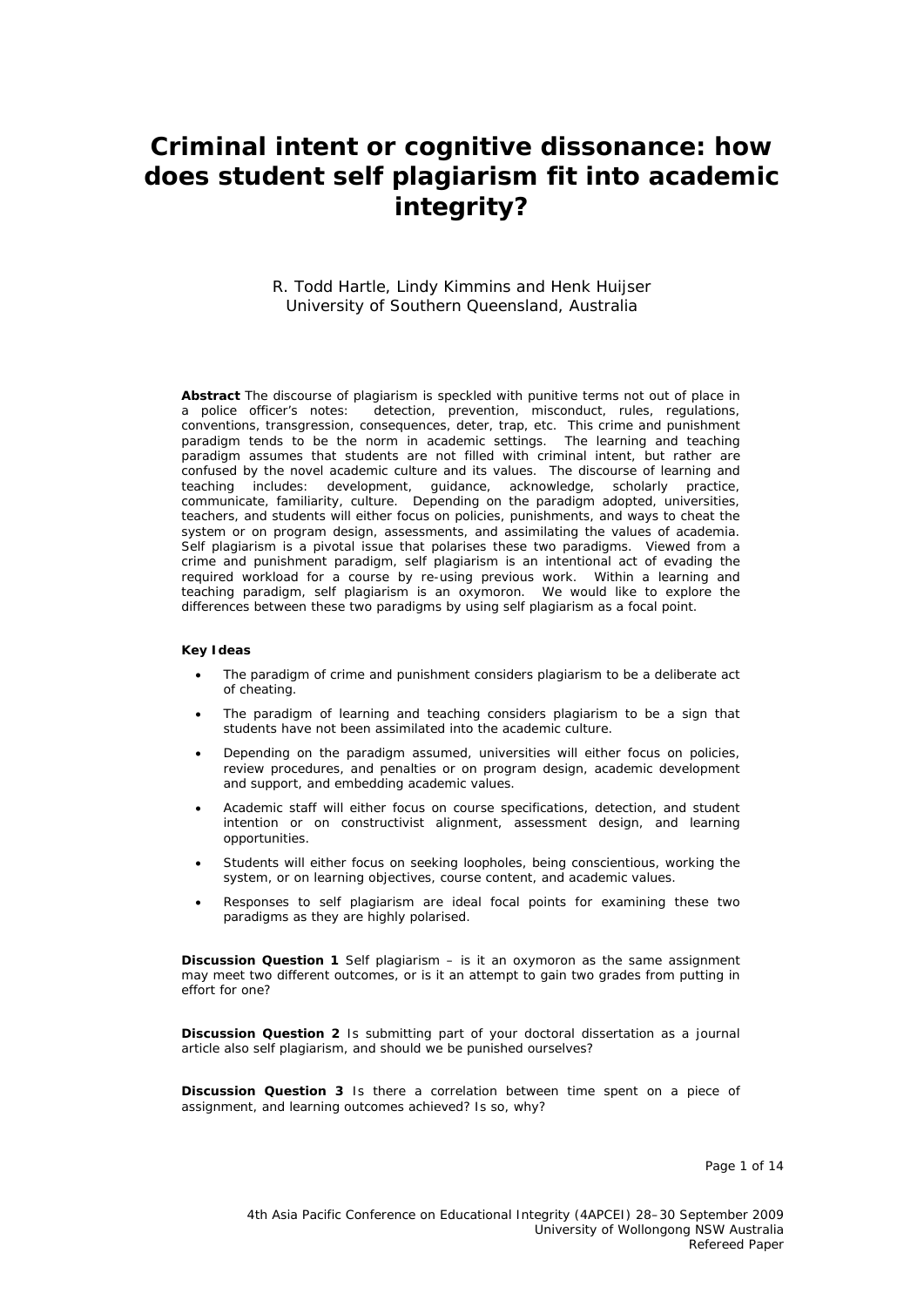#### **Introduction**

The discourse surrounding an issue is an important clue to the way it is perceived and the way it is managed. The discourse surrounding academic integrity issues like plagiarism indicates two very distinct sets of perspectives, values, and assumptions. We assert that these perspectives can be described as paradigms (Kuhn, 1962), especially the mutually exclusive, discrete nature of paradigms and the fact that any given paradigm is able to account for all decisions, behaviours, and policies, albeit with different values and judgements. The polarisation we engage in here is referring to the values, assumptions, and perspectives that lie behind any actions or policies, and not to the actions or policies themselves.

The most common discourse surrounding plagiarism is adversarial and punitive: detection, prevention, misconduct, rules, regulations, conventions, transgression, consequences, deter, trap … , so much so that it could be termed a 'crime and punishment' paradigm (McGowan, 2005a). This paradigm positions academic staff as police officers in this strange new world with its academic culture. In this paradigm, students are viewed as potential miscreants in the system. As Anson (2008, p. 140) notes, "increasingly, our higher-education institutions are interpreting student plagiarism through the lens of criminality, producing elaborate documents and procedures designed to punish offenders and legally safeguard themselves in the process". In other words, there is an assumption that students will try to 'cheat' when given the opportunity, and that it is therefore the job of academic staff to prevent it. However, Anson goes on to argue that "a 'solution' to plagiarism that focuses primarily on policy, detection, and punishment does nothing to advance our presumed mission, which is education" (2008, p. 140).

Thus, he points us to the second discourse, which has a focus on learning and acculturation. This discourse includes terms like development, guidance, acknowledgement, scholarly practice, communication, familiarity, and culture. We have labelled the paradigm that leads to this discourse a "teaching and learning" paradigm. This paradigm encourages a process of assimilation into the academic world. The basic assumption is that the academic culture of knowledge creation is inherently valuable, but that its associated characteristics and conventions need to be taught and developed over a period of time. Complicating matters further is the nature of academic knowledge itself, which is far from stable, and results in different understandings of what constitutes 'common knowledge' (England, 2008; Huijser, 2008). Mistakes will be made by students as they learn about this academic culture of knowledge, and these mistakes are assumed to be part of the 'learning curve' of acculturation.

Just as referencing involves more than quotations, so too does academic integrity involve more than just plagiarism. Students need to understand how to write academically, a significant part of which involves an ability to integrate quotes into their work, or to paraphrase other people's ideas. Thus, academic integrity involves understanding the rules of academic engagement and participating in the ongoing construction of knowledge. Without this interaction, plagiarism, whether intentional or not, is often the result. Success at university, therefore, involves students being able to immerse themselves in the research culture of their strange (and perhaps brave) new world, and it involves teachers developing the skills needed to allow their students to swim.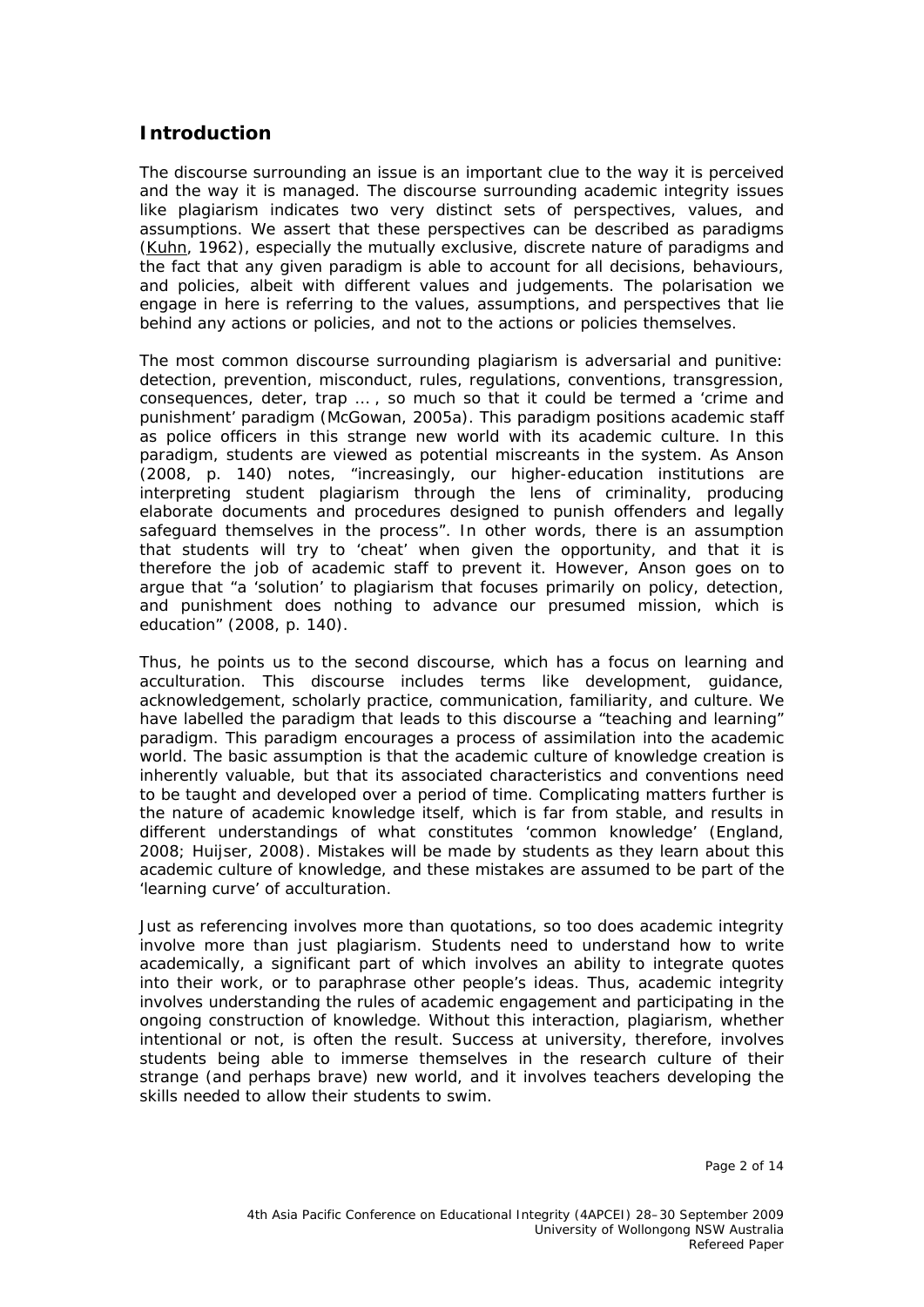#### **Paradigms of Academic Integrity**

Thomas Kuhn (1962) popularized the term 'paradigm' as a description of a certain perspective or filter for working in science, which shifts over time. The same term can be used to consider different ways of looking at academic integrity. The term paradigm is particularly applicable to views on academic integrity because different views have different basic assumptions, different core values, a universal perspective, and most importantly, a mutually exclusive, discrete nature. Paradigms do not evolve gradually. Instead, as people find an increasing number of problems with their current paradigm, they start looking for new paradigms to consider, and at some point they switch from one paradigm to another. Finally, paradigms are perspectives held or used by individuals, not by institutions or sectors. While the policies of a university may be directed and chosen using the paradigms of their writers, the policies are not paradigms themselves. Even though at the individual level, the values and assumptions that an instructor uses to make decisions about teaching methods are part of that person's paradigm, the actual actions taken by the instructor are not.

Sutherland-Smith's 'plagiarism continuum' model (2008) is a thorough integration of a variety of theoretical perspectives on acts of plagiarism and the policies and actions which can be taken to either prevent or address plagiarism. However completely Sutherland-Smith has managed to map out all possible combinations of intention, teaching approaches, and punitive approaches, one element is consistently mentioned throughout the book, but does not appear in the model. This element is the set of values and assumptions, or *paradigm*, which is used to make relative comparisons among this vast array of actions and policies. Our thesis states that while the actions, behaviours, and policies surrounding plagiarism issues can easily be modelled in a continuum model such as Sutherland-Smith's, the values and assumptions used to choose among those actions are better modelled using Kuhn's (1962) concept of discrete paradigms. We would also assert that by considering the paradigms used to make choices in policy writing, course design, and academic responses regarding plagiarism, much misunderstanding and ineffective action can be avoided.

We propose that two paradigms for considering academic integrity are currently in use in tertiary education. The first is a paradigm of crime and punishment and the second is a paradigm of teaching and learning. Crisp assertions imply these two paradigms, without explicitly describing them as such, when he notes that "there has been something of a polarisation of opinion in staff at universities between those who regard plagiarism as an 'educational and training issue', and those who regard it as an 'honesty and reputation' issue" (2007, p. 3). These paradigms and the differences in their implications thus need to be considered when contemplating academic integrity, writing academic policy, and dealing with academic integrity issues in a university setting. We also propose that the idea of 'self-plagiarism', where students submit the same piece of work for more than one assignment, can be used as a pivotal concept for examining and defining these perspectives as academic integrity paradigms because the differences in the implications are potentially extreme.

.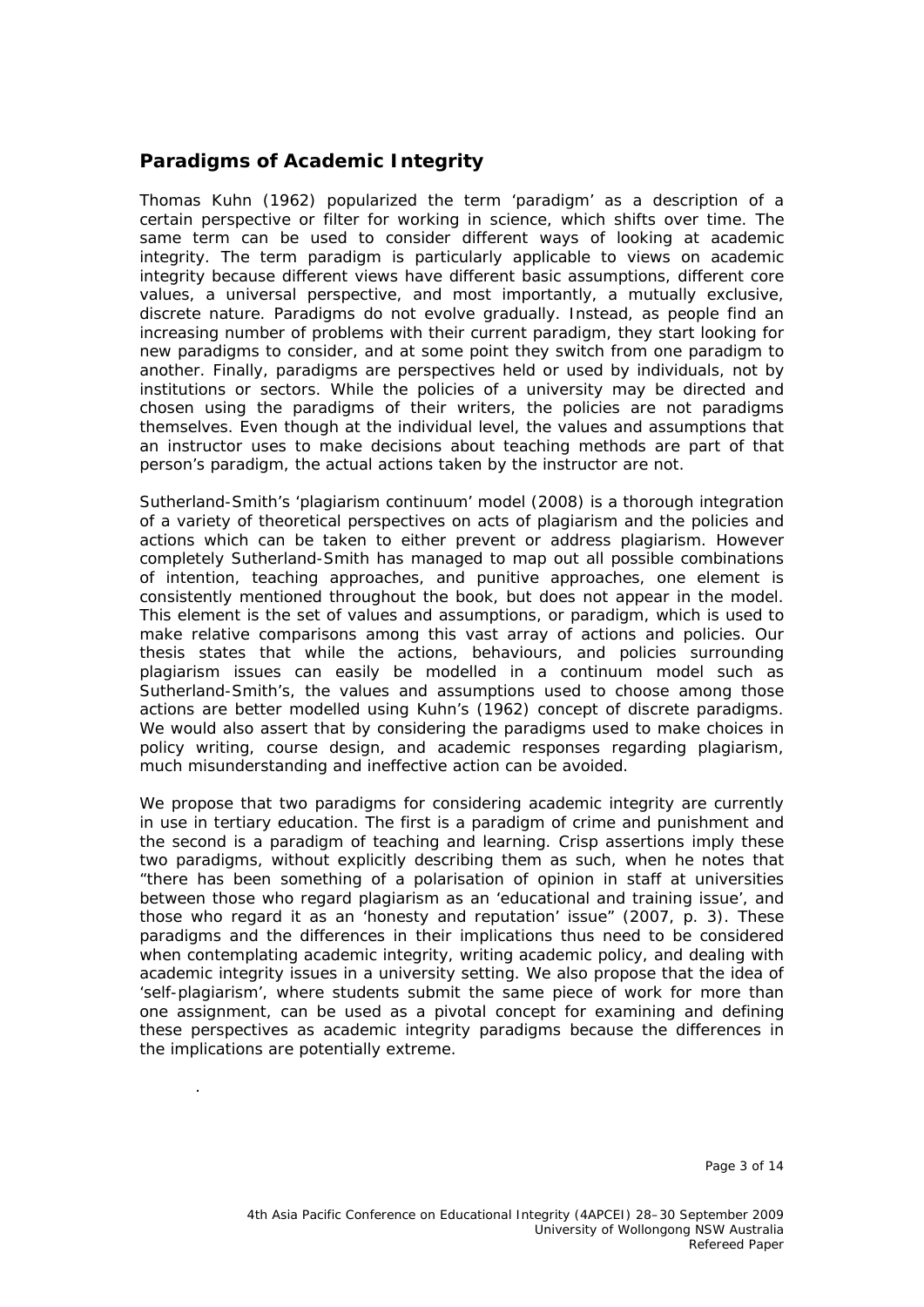#### **Crime and Punishment: The primacy of property and conditioning criminals**

One paradigm that we will call the 'crime and punishment' paradigm has been the dominant paradigm in tertiary education for some time, although this appears to be shifting more recently. McGowan for example, in a recent book review, identifies "a welcome leap forward to wrench the primary focus away from policing and punishment and directing it towards sound teaching practice" (2009, p. 35). Within the crime and punishment paradigm the focus is on a piece of academic work as a product, or the result of academic labour, rather than the "process of finding information" (Fielden & Joyce, 2008, p. 15). A book, article, or even an original idea is equated with a handmade chair. An academic has put investment, time, effort, and skill into creating an idea, and it is now their property, just as a self-employed carpenter built and therefore owns a chair. The carpenter and the academic can do what they want with their property, but if someone takes it without paying, it is considered stealing. Students are required to use other academics' work to build their own products in the form of assignments, but they have to pay for it by properly citing the work. If they do not they are implying that they cut down the tree and carved out the legs of their chair, when in reality they stole them from their neighbour's workbench.

In this paradigm, plagiarism is a deviant behaviour which allows the student to profit from other people's work. The incentives for criminal behaviour are high, and our academic society cannot rely on the 'moral fortitude' of our students to police themselves. We must condition them not to plagiarize by making clear, consistent, and painful punishments for infractions. We must also do all we can to detect these crimes and deal with them swiftly. After all, this is about 'academic standards', which must be upheld at all cost! Inconsistent, mild, or irregular punishments will only set a precedent that allows the criminal students to get away with their crimes. As Grossberg notes, "despite disclaimers, the language and labels of criminal violation permeate all discussions of plagiarism and define it in most people's minds. It is considered theft, the act of stealing another's words or ideas and therefore one of the most serious of all academic crimes" (2008, p. 161).

This crime and punishment paradigm that Grossberg is referring to can be found at all levels of academic involvement. Anecdotal comments made by academic colleagues and articles in academic journals (e.g. Kaner & Fiedler, 2008; McCart & Jarman, 2008; Rosales, et al., 2008; Vatz, 2009) demonstrate an assumed crime and punishment paradigm by practitioners with minimum academic ethics backgrounds. McGowan warns in this respect that, "while the prevailing attitude to academic integrity is constrained by considerations of morality, and students are 'policed' rather than 'initiated', staff and students suffer under a cloud of fear and distrust by which the conditions for active learning and thoughtful pedagogy are undermined" (2009, p. 37). Some are beginning to heed such advice by explicitly teaching about ethics and its relation to plagiarism as part of academic culture (Cogdell & Aidulis, 2008). On the other end of the spectrum however, Robinson-Zanartu *et al.* (2005) present a large-scale survey of 270 school psychology faculty members on their characterization of the severity of various plagiarism-like scenarios and their recommended actions, reports, and sanctions for each. This represents an example of an extensive analysis of attitudes towards plagiarism that is primarily situated in the crime and punishment paradigm. Both the survey and article contain only the briefest mentions of anything pedagogical about dealing with plagiarism, despite the fact that the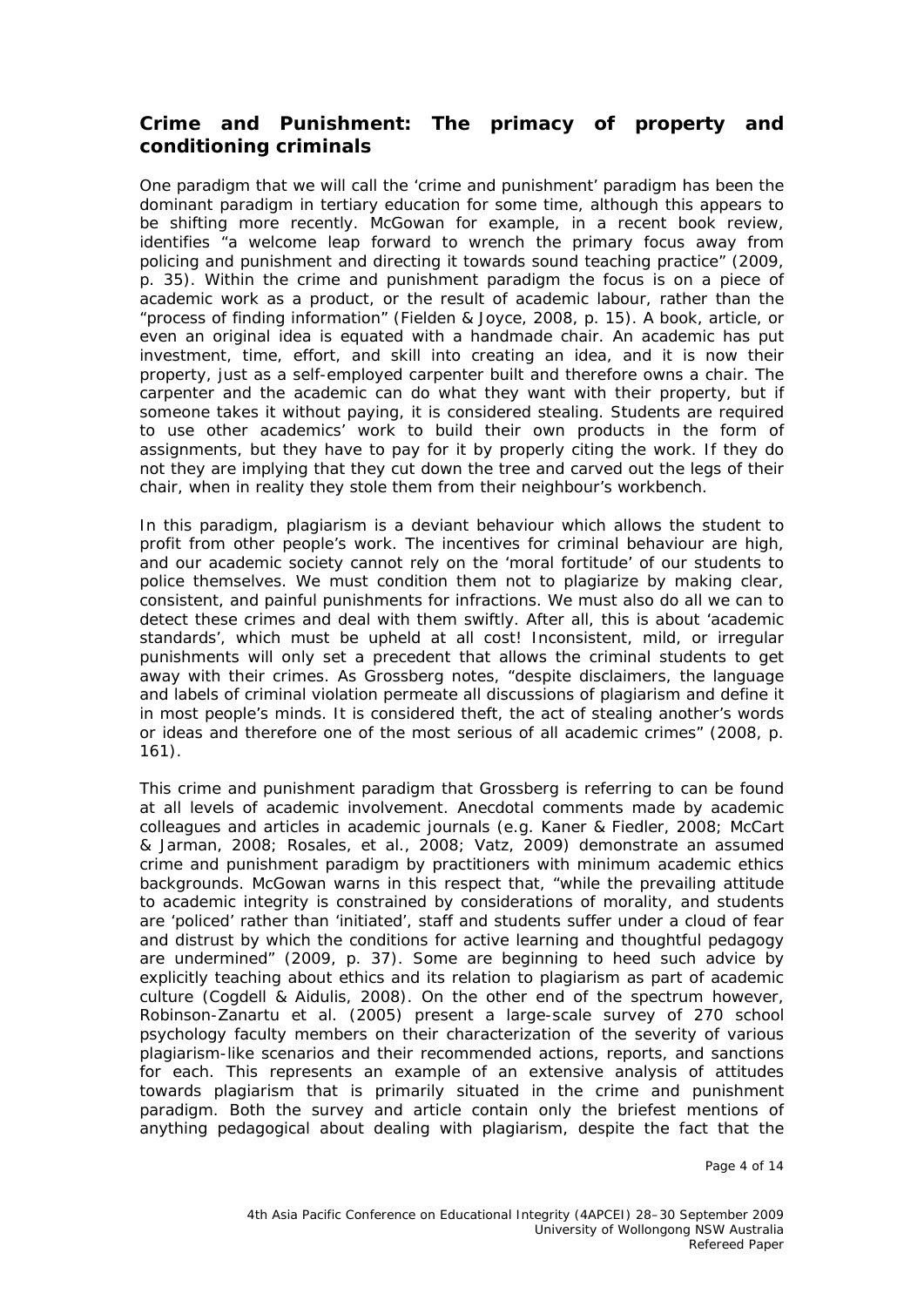written responses to this survey included numerous comments about using instances of plagiarism as a learning tool. In fact, the authors are confused and dismayed that, while their subjects had highly correlated perceptions of the severity of plagiarism cases, their reactions to those cases were highly variable. Cosma and Joy (2008) performed a similar survey-based study to define what source-code plagiarism is for computer programming courses. Their survey was even more biased towards the crime and punishment paradigm to the point where they labelled responses which may have come from a teaching and learning paradigm as "controversial responses". These controversial responses represented almost 19% of their responses. We would suggest that maybe the variation and controversy comes from a subset of respondents who approached plagiarism from within a teaching and learning paradigm, yet were still trying to respond within the framework of a crime and punishment survey. These studies stand in stark contrast to Crisp's (2007) and Eriksson and Sullivan's (2008) far more balanced studies of staff attitudes to dealing with plagiarism, despite the fact that a significant proportion could be situated within the crime and punishment paradigm we have identified. Finally, Galles, Graves, Sexton, & Walton (2003) are an example of teachers who have adopted the crime and punishment paradigm to the point that they have modified a detection versus punishment model used in automobile speed limit assessments and applied it to the concepts of cheating and plagiarism.

Treating plagiarism as a moral/ethical issue (Blum, 2009) might seem to be an alternative paradigm to that of crime and punishment, but in reality it simply shifts the responsibility for policing from the educators and administrators to the students and their peers. This is not necessarily a problem, as long as the implications of what such ethical responsibility entails are explicitly being taught (Cogdell & Aidulis, 2008; Harris, 2001; Omenn, 2008). While Blum (2009) considers an ethical perspective to be different from that of legality, she states that a third perspective of education is preferable to either.

#### **Teaching and learning: Culture at the core and forming foreigners**

A second paradigm, which we call the 'teaching and learning' paradigm, is slowly becoming more common (Twomey, White, & Sagendorf, 2009), but is not yet as common as crime and punishment. In the teaching and learning paradigm, academia is a foreign culture with its own values, procedures, language and artefacts. Many of these are tacit, making it difficult for them to be understood and adopted. Thinking, writing, rigorous critical analysis, and publishing are not products, they are ways of life (McGowan, 2005a). More importantly, teaching, learning, and acculturation of new members are central values to this culture. Students are foreign visitors who are applying for citizenship. Making errors while learning how to properly reference the works of others is not considered a law infringement, but a learning activity that provides opportunities to practise procedures in their new culture (Carroll, 2002). If students fail to properly cite a reference, they are demonstrating a lack of reflection and metacognition required to rigorously track the evolution of their ideas back to their original sources. Similarly, they have yet to learn more discipline-specific lessons around objectivity, the history and folklore of their discipline, and the skills of critically analysing and comparing others' ideas (Jamieson, 2008; McGowan, 2005a). Finally, they are demonstrating that they do not yet value the creativity of other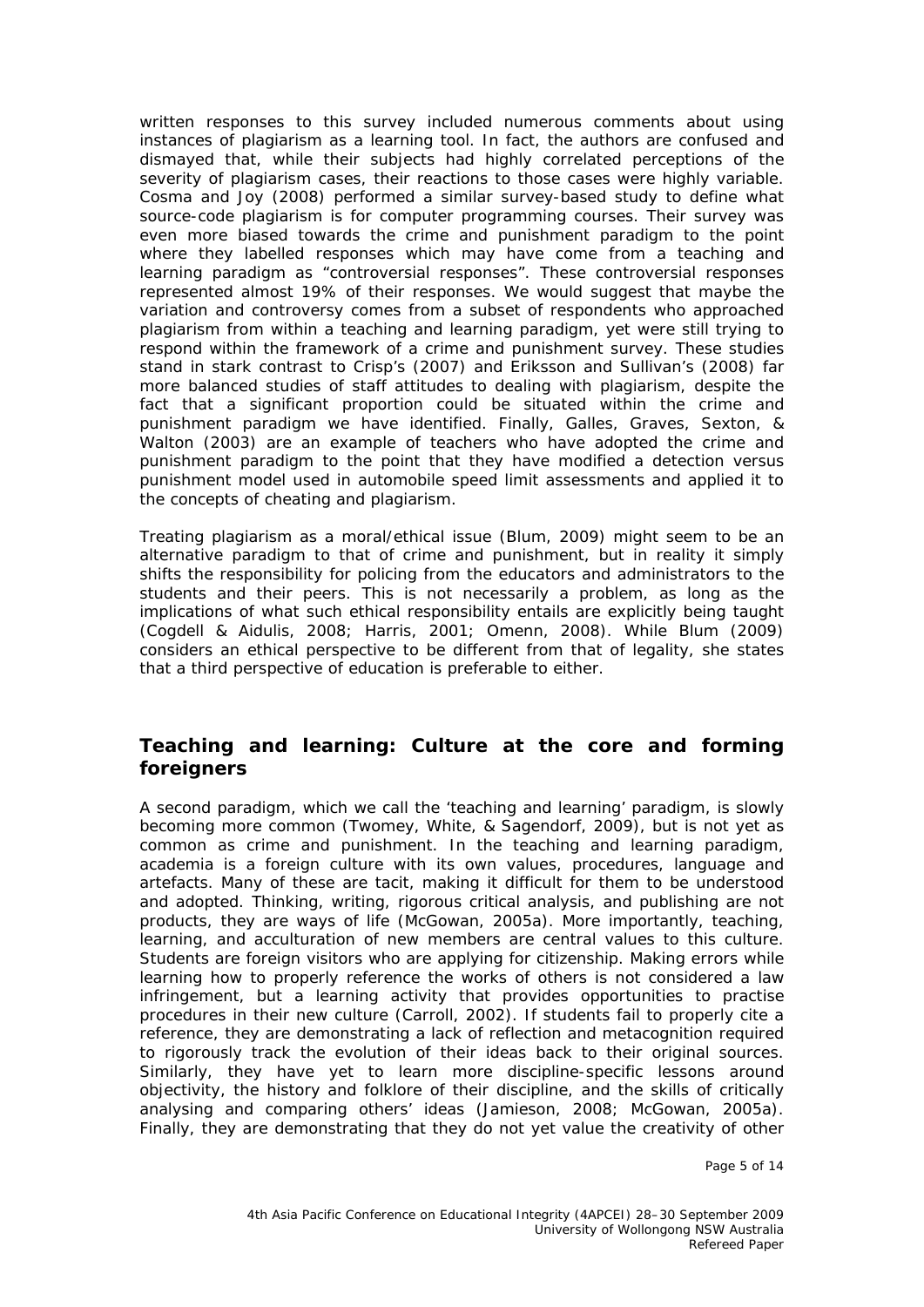academics enough to offer them praise for their work. In short, plagiarism is not a crime, but a failure to meet the learning objectives of the assignment and is evidence that the student has not adopted the academic culture yet.

Plagiarism is also considered a serious issue in the teaching and learning paradigm, but the means for correcting it are very different. If a foreigner trying to learn our ways commits an error, it becomes a teachable moment. Plagiarism can be used by an academic to create a useful cognitive dissonance in the student, which can only be resolved by a constructivist learning approach (Biggs, 2003). Avoiding plagiarism does not come from making the rules and punishments clear up front, but by altering the learning objectives so that the values of the academic culture are more explicit. This involves outlining and explicitly teaching about two essential domains for students as initiates: "firstly, the internalising of the norms and codes of the research community; and secondly, acquiring the language features that characterise the written output of their research" (McGowan, 2009, p. 37). Detecting plagiarism is not about policing behaviour, but about providing feedback on the level of learning being done by the student, and providing opportunities to alter their constructs. It is therefore also about providing "a positive incentive by rewarding behaviour that is considered important" (Crisp, 2007, p. 7).

Plagiarism seen from the teaching and learning paradigm in the literature can be tentative and cryptic as in the case of McCuen (2008) who appears to appropriate the crime and punishment discourse, but then describes a teaching and learning analysis of how to influence the decision making process of potential plagiarists, or Boeckelman-Post (2008) who reviews the classroom behaviours that influence plagiarism. Conversely, the teaching and learning paradigm can be quite explicit as in Culwin (2008) who presents an experiment that lowered the incidence of plagiarism by using a proactive teaching and learning paradigm, or Beute, van Aswegen and Winberg (2008) and Jian *et al.* (2008), who looked at the role of culture and academic staff members' behaviour on students' decisions to plagiarise.

## **The nature of paradigms**

On a superficial level, both paradigms can appear to be very similar. Both paradigms are based on the belief that plagiarism is wrong and should be prevented, detected, and altered. Both paradigms can make use of course outlines, learning objectives, assessment rubrics, policy, plagiarism detection tools, punishments, and teaching techniques to prevent and deal with plagiarism incidents (Bhattacharya & Jorgensen, 2008). Two academics holding different paradigms in a discussion about plagiarism could easily 'talk past' one another in the belief that they see plagiarism in the same way, but all along have very different beliefs and assumptions.

However, deep central differences do exist, which not only change the understanding of plagiarism, but can lead to large differences in the means of dealing with academic integrity policy and implementation (Crisp, 2007). In addition, it is sometimes difficult, if not impossible, to find a compromise or grey area between the two. It may be possible for one academic to perceive one incident of plagiarism from one paradigm and another incident from the other paradigm. For example, if a student puts a word-for-word quote from the

Page 6 of 14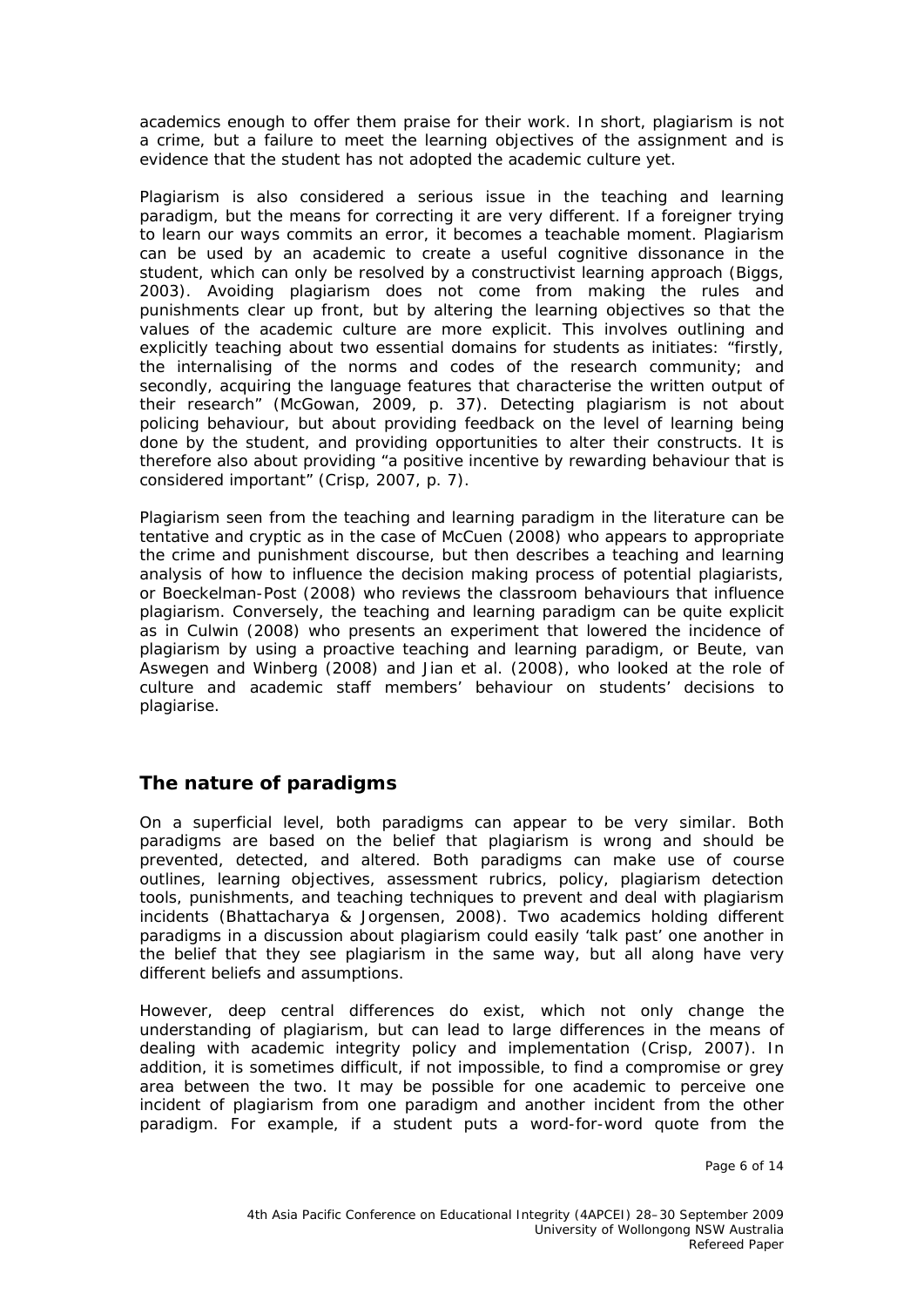textbook directly into her assignment text without quotation marks, but includes the proper in-text citation in parentheses as if she had paraphrased the ideas, the examiner may consider this infraction to be a teaching moment indicative of a lack of acculturation (Harris, 2001). If, however, the student fails to use the intext citation, the same examiner may consider the infraction to be a criminal act of plagiarism that requires punishment.

Another scenario which appears to be a compromise between the paradigms is the ability to incorporate similar teaching behaviours using either paradigm. Two different examiners may both use text-matching software, but the teaching and learning examiner might provide the results to the students as feedback on how to improve their assignments in a later revision, while the crime and punishment examiner might use the results as part of their final grading rubric and remove points for the amount of plagiarism detected. This diverse use of text-matching software is reflected in Crisp's (2007) discussion of the use of Turnitin by academic staff. When the two examiners compare their teaching methods, they might both assume they are viewing plagiarism from the same paradigm with slightly different styles. However, rigorous reflection will likely show that one paradigm is being stretched to incorporate aspects of the other rather than reaching a true compromise.

The different values placed on effort versus criteria make compromise particularly difficult. For the crime and punishment paradigm, the purpose of assessment is to evaluate the effort, time, and work that was put into assignments. More effort means more value and should result in a higher mark. Plagiarism is an attempt to receive a high mark by stealing someone else's effort. Within the teaching and learning paradigm by contrast, assessments are activities designed to see whether the student has attained certain criteria, passed a certain stage, or developed a certain skill. Indeed, assessments can be designed in such a way that they prevent plagiarism, as Salmons (2008) has shown. If students provide evidence of having reached the goal, they receive high marks, if not, they receive low marks.

Another difference is the centrality of acts like plagiarism in the teaching context. Within the crime and punishment paradigm, plagiarism is a deviant behaviour that sits entirely outside of the teaching context. It is an act performed by morally deficient students who need to be caught and punished, but it has little or nothing to do with teaching. Furthermore, as Park argues, "plagiarism by students is a moral maze, because it raises important ethical and moral questions about good/bad or right/wrong behaviour and about acceptable/unacceptable practices" (2003, p. 474), suggesting that 'moral deficiency' is a grey area in itself. However, it is likely that most 'crime and punishment' teachers would rather not be the police force in their own courses. If an external agency from administrators to a plagiarism detection program would sort out the criminals and deal with them, the entire course would be improved.

The teaching and learning paradigm places an act of plagiarism squarely in the middle of the teaching context. An act of plagiarism is direct evidence of the student's failure to meet the learning objectives, and therefore a teachable moment (McGowan, 2005b). Within the teaching and learning paradigm, the teacher needs to be involved in a hands-on manner with the students in detecting plagiarism and needs to do so early enough in the process to be able to correct the behaviour and strengthen the lesson (Carroll, 2002).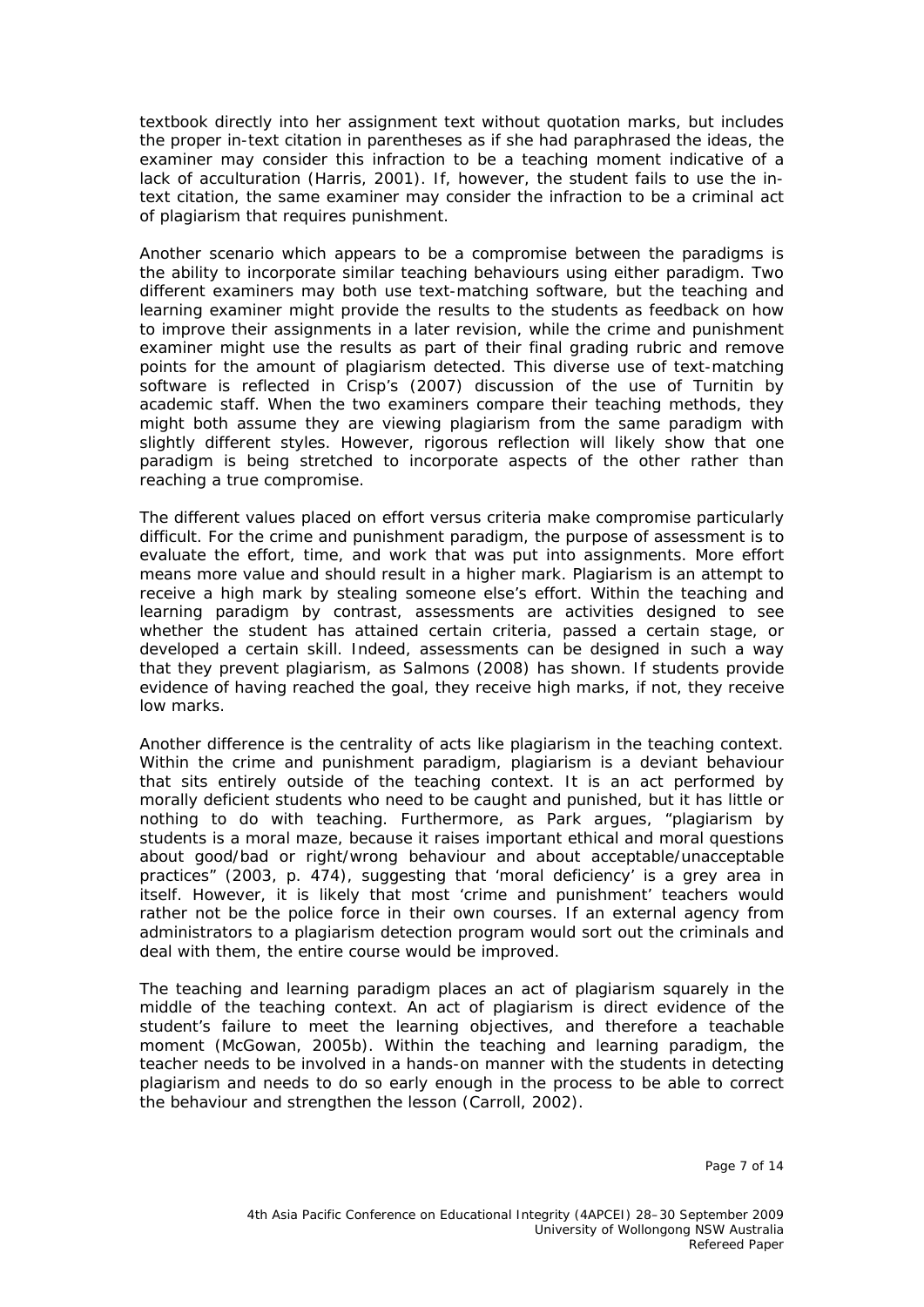A final central difference between these two paradigms that make them difficult or impossible to reconcile can be seen in the emotional implications of each of these paradigms. The crime and punishment paradigm has a central emphasis on justice and fairness. A person who is fully immersed in the crime and punishment paradigm can be outraged at the injustice of someone receiving a benefit without paying the price. This outrage becomes difficult to sustain when applied to natural ability. Some students can produce extremely high quality work with a minimal amount of effort, while others may spend a great deal of time and work and only produce mediocre results. Is it fair to award the higher marks to the minimal effort student? Crime and punishment teachers may gloss over that discrepancy or may convince themselves that the high achieving student has put the effort in earlier in their career to try to reconcile the discrepancy.

Likewise, the teaching and learning paradigm values success and teachers can be very disappointed when students demonstrate their lack of acculturation by plagiarising. This disappointment, however, is easily shifted to feelings of personal failure as the teaching and learning paradigm implies that plagiarism is often the result of poor learning objectives or assessment design (McGowan, 2005a). In other words, it can often be seen to actually be the teacher's fault. However, the emotion involved in the disappointment can cause a 'crime and punishment paradigm' teacher to use plagiarism as a teaching moment action with a student who has worked extremely hard, but has not been able to achieve, and a 'teaching and learning paradigm' teacher to implement punishment schemes rather than examine his course design. It is important to note that these shifts would not necessarily imply shifts in paradigms, but rather the adoption of actions or behaviours that would not normally be valued in the absence of a strong emotional drive.

Both the mutually exclusive, discrete nature of these perspectives on plagiarism and their internal consistencies suggest that they are paradigms, which individuals adopt and tend to maintain even in the face of other evidence, which is borne out in Crisp's (2007) study, and reinforced by Sutherland-Smith (2008). This can be illustrated by a special issue of *IEEE Transactions on Education.* Of nine articles directly related to plagiarism, five could be categorized as coming from a teaching and learning paradigm and four from a crime and punishment paradigm (Beute, et al., 2008; Broeckelman-Post, 2008; Cosma & Joy, 2008; Culwin, 2008; Jian, et al., 2008; Kaner & Fiedler, 2008; McCart & Jarman, 2008; McCuen, 2008; Rosales, et al., 2008). These nine articles give a variety of perspectives and some explicitly describe each of the paradigms; however, in the opening editorial (Kaynak, Braun, & Kennedy, 2008), the guest editors adopt an explicit crime and punishment paradigm to the extent that their call for papers included:

"Plagiarism is an unacceptable and growing threat to academic integrity and a threat to the very foundations of the academic system. This threat is especially true in a world where Information Technology has made copying information easier. The problem needs to be recognized and tools need to be developed which are readily available to identify plagiarized work" (Kaynak, et al., 2008)

The universal nature of paradigms is another difficulty in understanding paradigms as opposed to actions and policy. For example, the teaching and learning paradigm appears to focus on inadvertent or non-deliberate plagiarism and the crime and punishment paradigm would appear to focus on deliberate or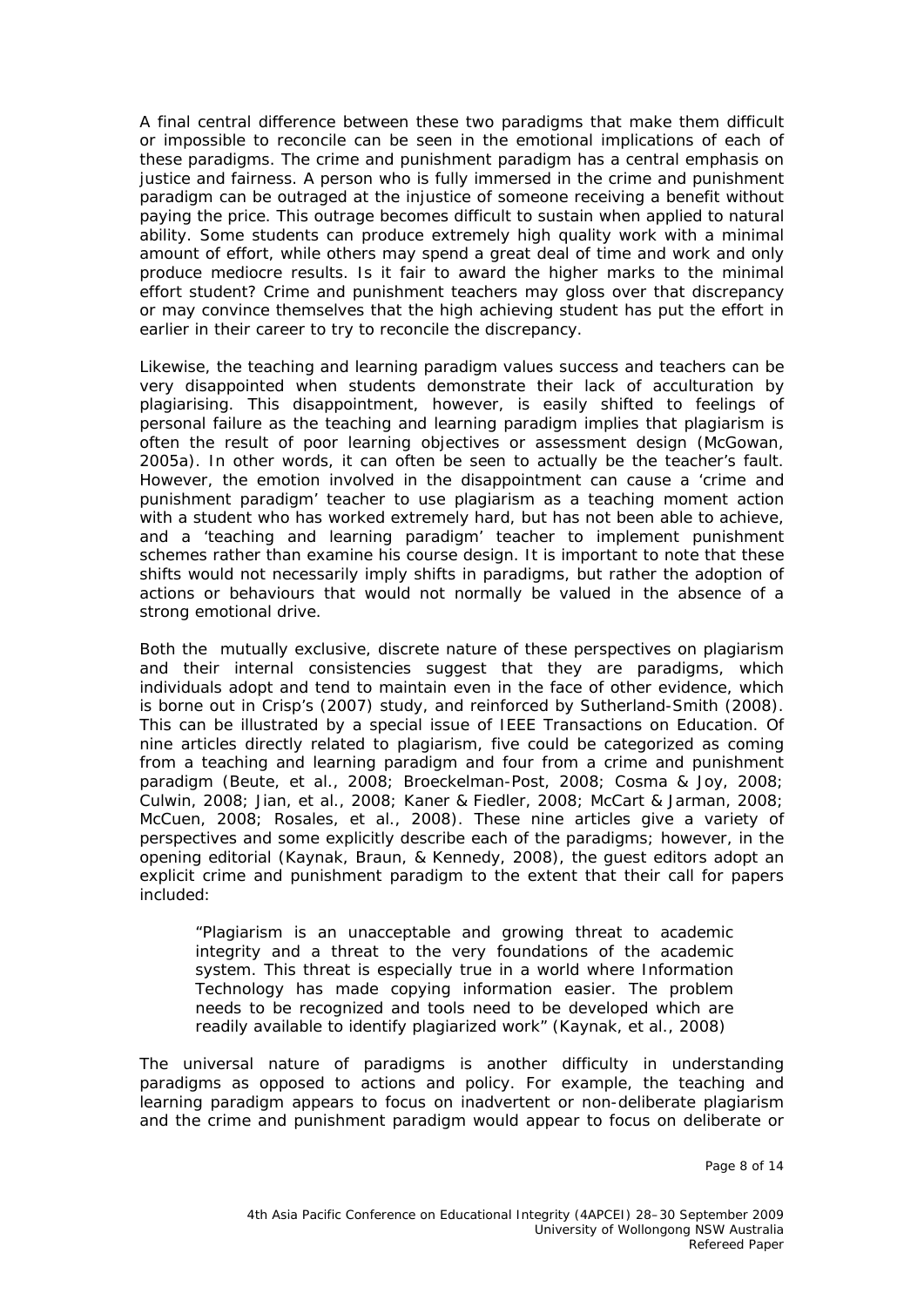intentional plagiarism as described in Sutherland-Smith (2008). While the actions taken by those using the different paradigms might be categorized in this way, neither of these paradigms suggest anything about the intentions of the students. Paradigms, as sets of values and assumptions, simply assume that the ultimate goals of academic activities are different and value some kinds of actions to meet those goals over others. Those following the crime and punishment paradigm have no trouble dealing with the unintentional plagiarist. They simply assume that unintentional plagiarism is like someone who has forgotten to pay their credit card bill. They did not mean to steal, but they still did. If they are faced with a strong, but not debilitating punishment, they will remember to pay properly the next time. Likewise, within the teaching and learning paradigm, intentional plagiarism exists as well; however, the intentional plagiarist is seen to be like a foreigner who constantly, if unwittingly, breaks local taboos. The first and best way to deal with them is to 'design' the possibility of plagiarism out of the assessment (Crisp, 2007). In other words, use the theories and principles of teaching and learning to acculturate the taboo behaviour into something more appropriate. If the intentional plagiarist insists on flaunting the cultural norms, they ultimately need to be asked to leave the community.

#### **Self-Plagiarism as a pivotal issue**

While most incidents involving academic integrity can be considered from the perspective of a crime and punishment or a teaching and learning paradigm, frequently the decisions made and the actions taken around each incident will be at least superficially acceptable within either paradigm. Plagiarism needs to be prevented, detected, and dealt with in a corrective manner. Likewise, cheating, lying, and falsifying data or analyses would be evaluated differently within the two paradigms, but their similarities allow for tolerance, if not compromise.

Self-plagiarism of assignments by students is a distinctive phenomenon which highlights the differences between the two paradigms. Within a crime and punishment paradigm, self-plagiarism may not be as immoral an act as plagiarism, but the difference would be the difference between stealing and swindling. A student who turns in the same piece of work for two assessment items in different courses is trying to sell the same handmade chair to two customers, and collect from both of them. The student is just hoping that neither teacher realizes that they have only really bought half a chair. The moral disappointment can be felt in realizing that the student received a full payment of a high mark for work that was performed for another assignment. Central to the moral disappointment associated with 'normal' plagiarism is "whether plagiarism is intentional or unintentional" (Sutherland-Smith, 2008, p. 126). In the case of self-plagiarism, the intention to use previous work is obvious, and the crime and punishment paradigm assumes that the intention to 'cheat' is likewise obvious.

Green (2003) wrote a legal analysis of plagiarism and examined self-plagiarism from the concept of causing harm versus the idea of consent. He argues that the act of ghost-writing for politicians or celebrities is not plagiarism, as the original authors have given consent for use of their work without attribution, and "no one is harmed because – unlike students and professors – there is no cultural expectation that such people write their own copy." However, in the case of selfplagiarism, Green says, "third parties, such as the self-plagiarist's readers, are deceived into believing that her work is original." Consequently these third parties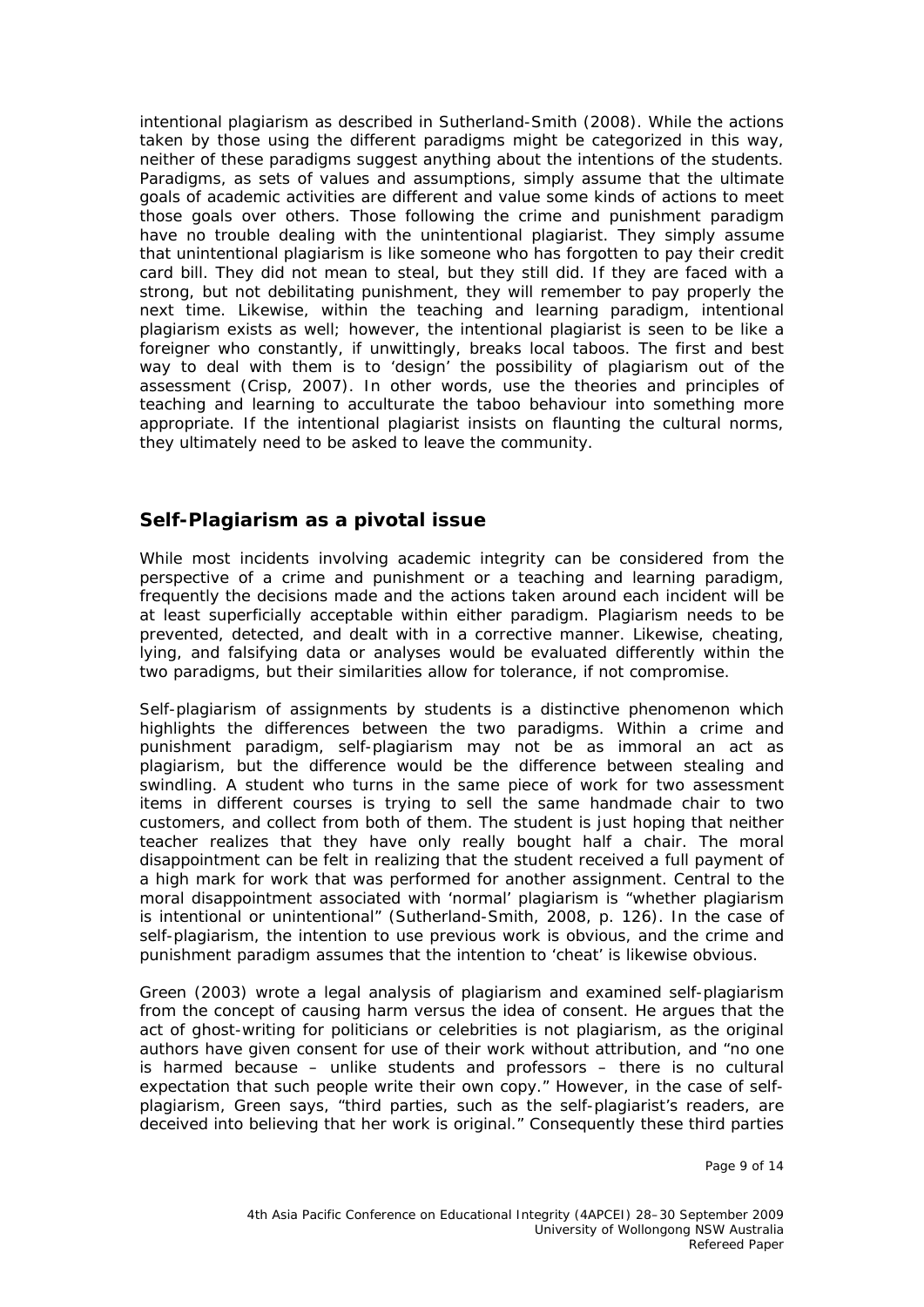are harmed; therefore self-plagiarism is criminal plagiarism. What Green does not address however is the definition of original. Does original mean never having been written before, or not having been written by anyone else?

Within a teaching and learning paradigm, self-plagiarism does not really exist. The term itself is an oxymoron. How could a student plagiarise her own work? In fact, a student successfully (*i.e.* by receiving high marks) using the same work for two assessments can be seen as evidence that the student sees the interconnectedness of the two assessments and has created a piece of work that can encompass both sets of criteria. Within a teaching and learning paradigm, that student should indeed be rewarded for adopting the academic culture at a higher level than her peers. Thus, if a problem exists with self-plagiarism, it lies within the course and program design (McGowan, 2005b). It points to the learning objectives and assessment criteria being too similar between two assessment items, which suggests poor program design (Carroll, 2002; Salmons, 2008). Crisp's study further showed that "only 38% [of his respondents] design the ability to plagiarise out of [their] assessment" (2007, p. 7-8). Overall then, successful self-plagiarism could be seen as evidence that program coordinators need to evaluate the constructive alignment and coverage of the two courses for which a particular assignment has been submitted (Biggs, 2003).

#### **Questions leading to the academic integrity revolution**

Are we in the middle of a paradigm shift? One possible explanation for the two paradigms existing at the same time is that we are in the process of shifting from the crime and punishment paradigm to the teaching and learning paradigm, or what McGowan calls a "welcome leap forward" (2009, p. 35), but have not quite tipped the scales. McCuen's (2008) article appears to be an example of an academic who has been steeped in the crime and punishment paradigm and adopted its discourse by saying that "self-plagiarism and dual publishing are considered fraudulent", while referencing one of his own articles and that of another two academics. At the same time his reference to self-plagiarism deals only with post-graduate students and academics who submit the same article to two different journals and waste the resources of the publishers. When discussing students, McCuen describes the decision-making steps of the potential plagiarist and makes suggestions on how ethics education and other actions by teachers are the primary ways of influencing this process. McCuen could be seen as suggesting where the paradigm shift has occurred, but the discourse of the new paradigm has yet to be adopted.

Another explanation is that neither paradigm clearly explains or deals with academic integrity issues better than the other, so both paradigms are coexisting together within our community, thus forcing the debate down to the level of actions and policies throughout the "plagiarism continuum" (Sutherland-Smith, 2008). In this case, our field of academic integrity could be likened to debates between physicists who argued over whether light is a particle or a wave. Until a unifying or totally new paradigm is discovered which clearly supersedes both plagiarism paradigms, we will continue to debate this issue at the level of actions and policy.

A final explanation would be that these perspectives are not paradigms in the theoretical sense of providing a framework for understanding, but are instead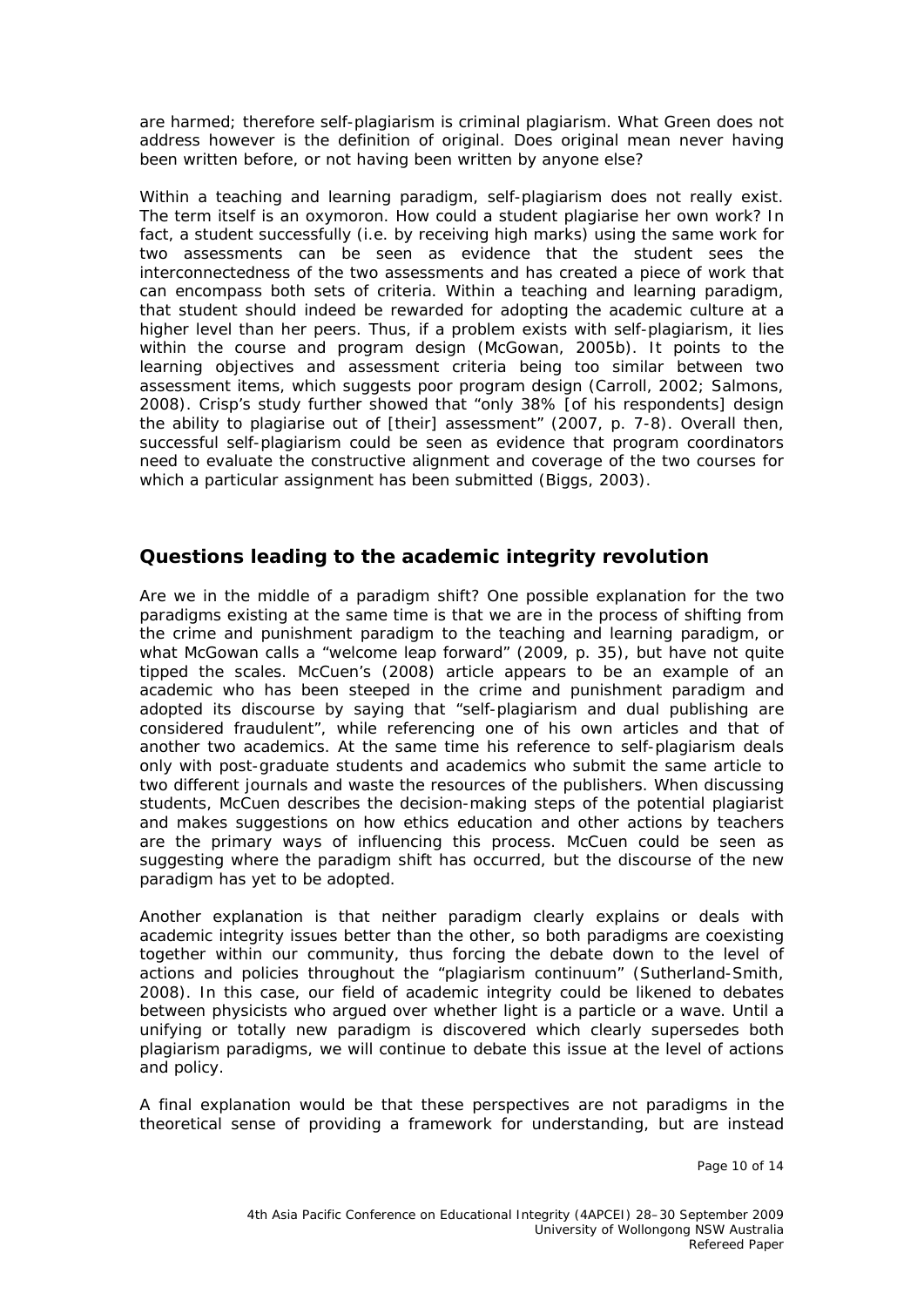purely different decision-making systems that we adopt depending on individual differences in moral and ethical values. In the latter case, having a diversity of academics will ensure that we will always have a conflict of paradigms.

By examining many of the key questions faced by academics, we can help to identify which paradigm we are using when thinking about academic integrity issues. For example, if we submit parts of our dissertations as journal articles without acknowledgement, are we guilty of self-plagiarism, or are we properly disseminating our work? Is using previously published articles as chapters in a doctoral dissertation self-plagiarism, or is it an ideal demonstration of the dissemination criteria of our disciplines? Green (2005), in discussing selfplagiarism by academic staff, would suggest that these are examples of academic crimes unless the academics cite their own work. Other authors might see these issues as an indication of changing paradigms, even at the level of academics publishing their work. Most journals do not allow a manuscript to be submitted if it is under review at another journal. Is this a sound ethical rule or simply a corporate attempt at reducing the expenses of reviewing manuscripts that may be accepted by the competition? Indeed, is it the place of universities to be "guardians and legislators of morality" (Horacek, cited in McGowan, 2009, p. 35)? All of these questions can be answered in very different ways if viewed through the filters of crime and punishment or teaching and learning paradigms.

Overall, thinking about these issues using the model of paradigms can help us to reflect on our practices as well as debate the most appropriate policies and actions to take in relation to academic integrity issues. Wilson (1999) examined a variety of policy statements for definitions and comparisons of plagiarism with collaboration, and found that over three-fourths of the institutions examined did not have any discussion of collaboration. Without such definitions, Wilson argues that teachers cannot effectively utilize or teach collaborative writing skills. Price (2002), describes the perspective we have called the crime and punishment paradigm as "a pedagogy whose spirit we might characterize as 'Gotcha!'" She argues that academic integrity policies have improved, but agrees with Crisp (2007) that many ambiguities and contradictions still exist. We have argued that these issues can at least partially be resolved by explicitly stating which paradigm policy-writers are using, which would result in a consistent institution-wide approach, and would ultimately be in everyone's best interest, especially students'.

## **Acknowledgements**

We thank two anonymous referees for helpful comments.

#### **References Cited**

Anson, C. M. (2008). We Never Wanted to Be Cops: Plagiarism, Institutional Paranoia and Shared Responsibility. In R. M. H. A. E. Robillard (Ed.), *Pluralizing Plagiarism: Identities, Contexts, Pedagogies* (pp. 140-157). Portsmouth, NH: Boyton/Cook Publishers.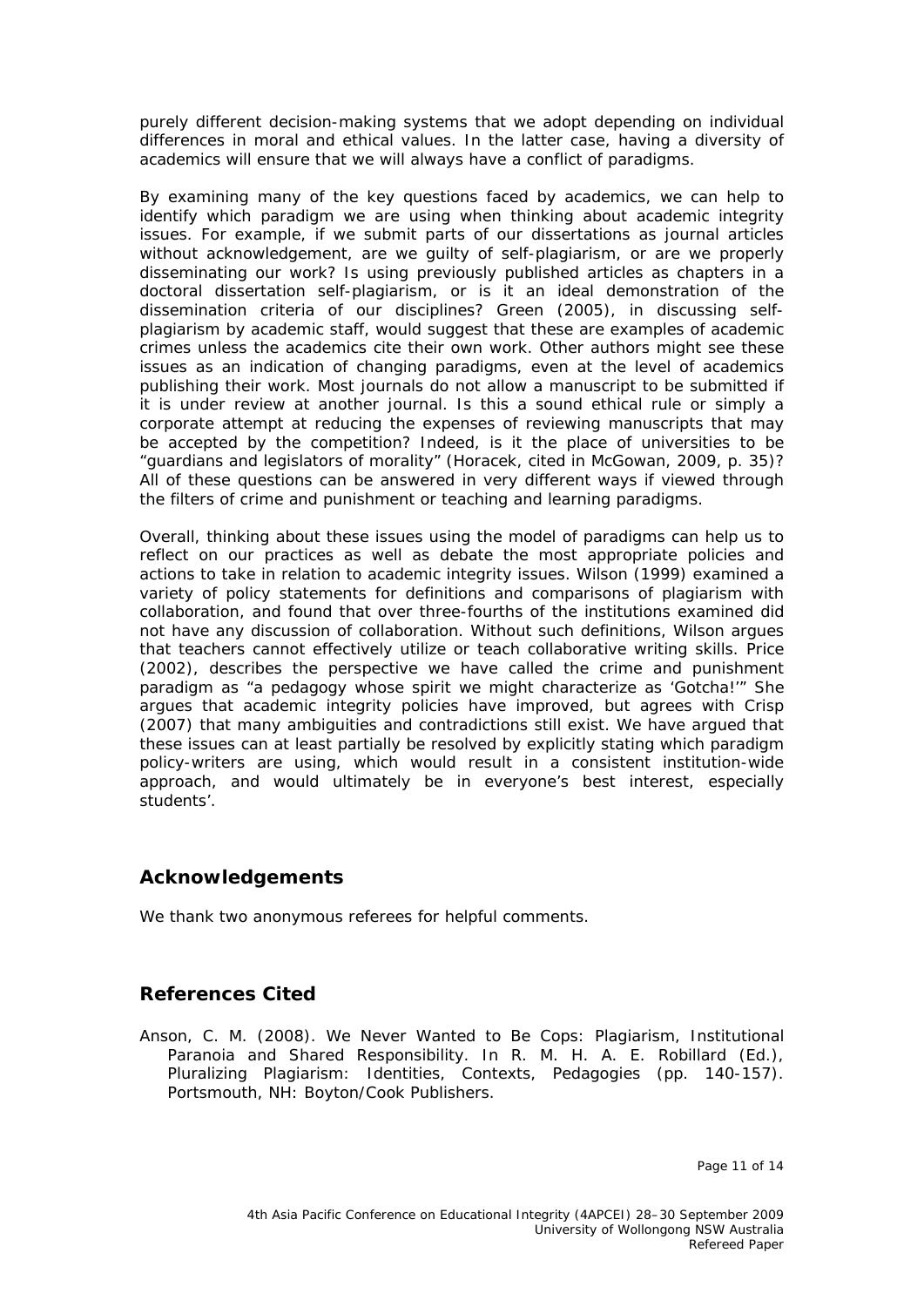- Beute, N., van Aswegen, E. S., & Winberg, C. (2008). Avoiding plagiarism in contexts of development and change. *IEEE Transactions on Education, 51*(2), 201-205.
- Bhattacharya, M., & Jorgensen, L. (2008). Minimizing Plagiarism by Redesigning the Learning Environment. In T. S. Roberts (Ed.), *Student Plagiarism in an Online World: Problems and Solutions* (pp. 194-207). Hershey, New York: IGI Global.
- Biggs, J. B. (2003). *Teaching for Quality Learning at University: What the Student Does* (2nd ed.). Buckingham: Open University Press.
- Blum, S. D. (2009). Academic Integrity and Student Plagiarism: a Question of Education, Not Ethics. *Chronicle of Higher Education, 55*(24), A35-A35.
- Broeckelman-Post, M. A. (2008). Faculty and student classroom influences on academic dishonesty. *IEEE Transactions on Education, 51*(2), 206-211.
- Carroll, J. (2002). *A Handbook for Deterring Plagiarism in Higher Education*. Oxford: Oxford Centre for Staff and Learning Development.
- Cogdell, B., & Aidulis, D. (2008). Dealing with Plagiarism as an Ethical Issue. In T. S. Roberts (Ed.), *Student Plagiarism in an Online World: Problems and Solutions* (pp. 38-59). Hershey, New York: IGI Global.
- Cosma, G., & Joy, M. (2008). Towards a definition of source-code plagiarism. *IEEE Transactions on Education, 51*(2), 195-200.
- Crisp, G. T. (2007). Staff Attitudes to Dealing with Plagiarism Issues: Perspectives from One Australian University. *International Journal for Educational Integrity, 3*(1), 3-15.
- Culwin, F. (2008). A longitudinal study of nonoriginal content in final-year computing undergraduate projects. *IEEE Transactions on Education, 51*(2), 189-194.
- England, A. (2008). The Dynamic Nature of Common Knowledge. In C. Eisner & M. Vicinus (Eds.), *Originality, Imitation, and Plagiarism: Teaching Writing in the Digital Age* (pp. 104-113). Michigan: The University of Michigan Press & The University of Michigan Library.
- Eriksson, E. J., & Sullivan, K. P. H. (2008). Controlling Plagiarism: A Study of Lecturer Attitudes. In T. S. Roberts (Ed.), *Student Plagiarism in an Online World: Problems and Solutions* (pp. 23-36). Hershey, New York: IGI Global.
- Fielden, K., & Joyce, D. (2008). An Analysis of Published Research on Academic Integrity. *International Journal for Educational Integrity, 4*(2), 4-24.
- Galles, G., Graves, P. E., Sexton, R. L., & Walton, S. M. (2003). Monitoring costs and tolerance levels for classroom cheating. *American Journal of Economics and Sociology, 62*(4), 713-719.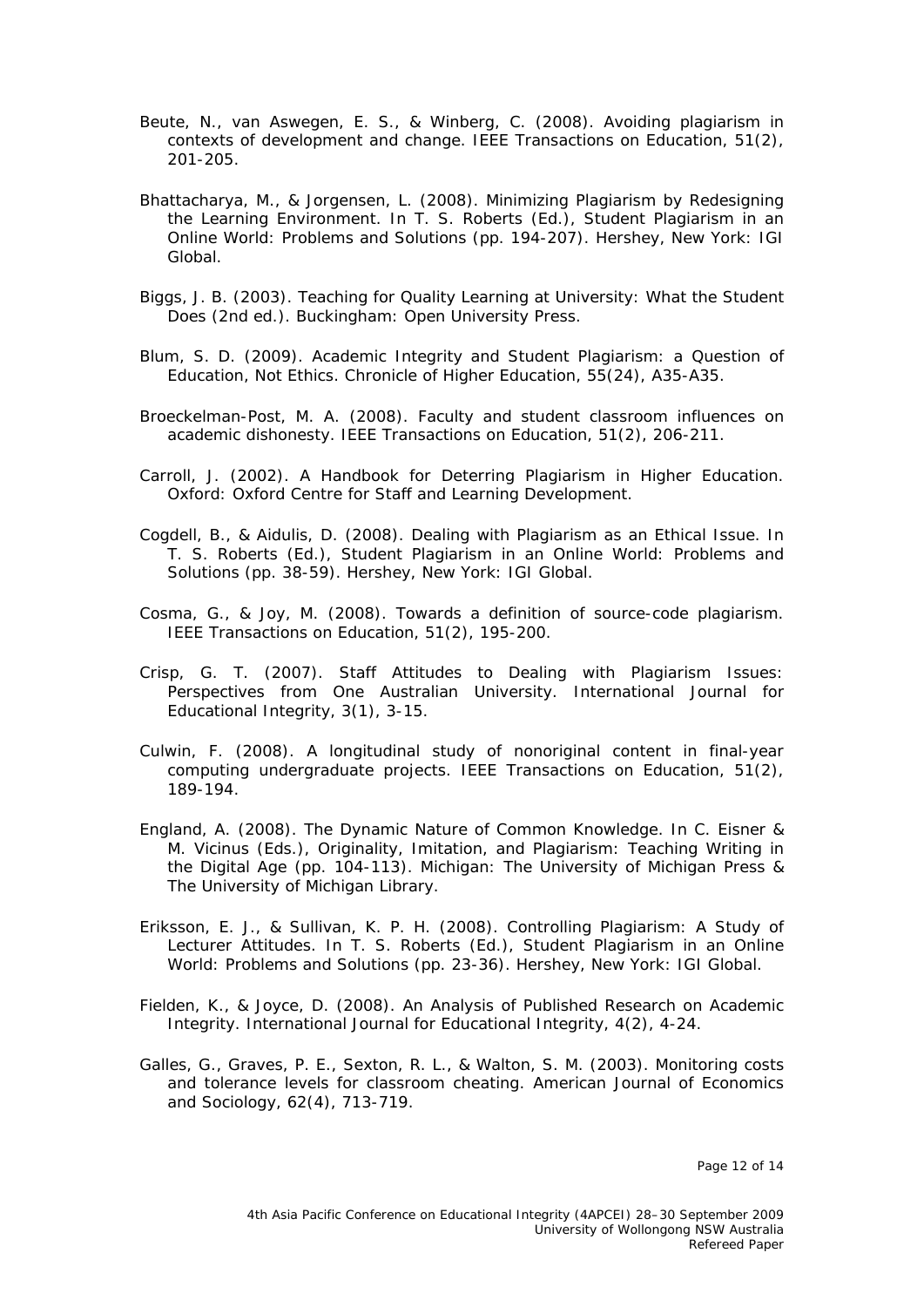- Green, L. (2005). Reviewing the scourge of self-plagiarism. *M/C Journal, 8*(5). Retrieved from http://journal.media-culture.org.au/0510/07-green.php
- Green, S. P. (2003). Plagiarism, Norms, and the Limits of Theft Law: Some Observations on the Use of Criminal Sanctions in Enforcing Intellectual Property Rights. *Hastings Law Journal, 54*, 167-242
- Grossberg, M. (2008). History and the Disciplining of Plagiarism. In C. Eisner & M. Vicinus (Eds.), *Originality, Imitation, and Plagiarism: Teaching Writing in the Digital Age* (pp. 159-172). Michigan: The University of Michigan Press & The University of Michigan Library.
- Harris, R. A. (2001). *The Plagiarism Handbook: Strategies for Preventing, Detecting, and Dealing with Plagiarism*. Los Angeles, CA: Pyrczak Publishing.
- Huijser, H. (2008). Straddling the Continuum between Three Course Meals and Snacks: The Changing Flavour of Knowledge Creation and Dissemination. *Journal of the World Universities Forum, 1*(2), 85-91.
- Jamieson, S. (2008). One Size Does Not Fit All: Plagiarism Across the Curriculum. In R. M. Howard & A. E. Robillard (Eds.), *Pluralizing Plagiarism: Identities, Contexts, Pedagogies* (pp. 77-91). Portsmouth, NH: Boyton/Cook Publishers.
- Jian, H. L., Sandnes, F. E., Huang, Y. P., Cai, L., & Law, K. M. Y. (2008). On students' strategy-preferences for managing difficult course work. *IEEE Transactions on Education, 51*(2), 157-165.
- Kaner, C., & Fiedler, R. L. (2008). A cautionary note on checking software engineering papers for plagiarism. *IEEE Transactions on Education, 51*(2), 184-188.
- Kaynak, O., Braun, R., & Kennedy, I. (2008). Plagiarism. *IEEE Transactions on Education, 51*(2), 149-151.
- Kuhn, T. S. (1962). *The Structure of Scientific Revolutions.* Chicago: University of Chicago Press.
- McCart, J. A., & Jarman, J. (2008). A technological tool to detect plagiarized projects in Microsoft Access. *IEEE Transactions on Education, 51*(2), 166-173.
- McCuen, R. H. (2008). The plagiarism decision process: The role of pressure and rationalization. *IEEE Transactions on Education, 51*(2), 152-156.
- McGowan, U. (2005a). Academic Integrity: An Awareness and Development Issue for Students and Staff. *Journal of University Teaching and Learning Practice*  (3a), 48-57.
- McGowan, U. (2005b). *Plagiarism detection and prevention: Are we putting the cart before the horse?* Paper presented at the HERDSA Conference: Higher education in a changing world.